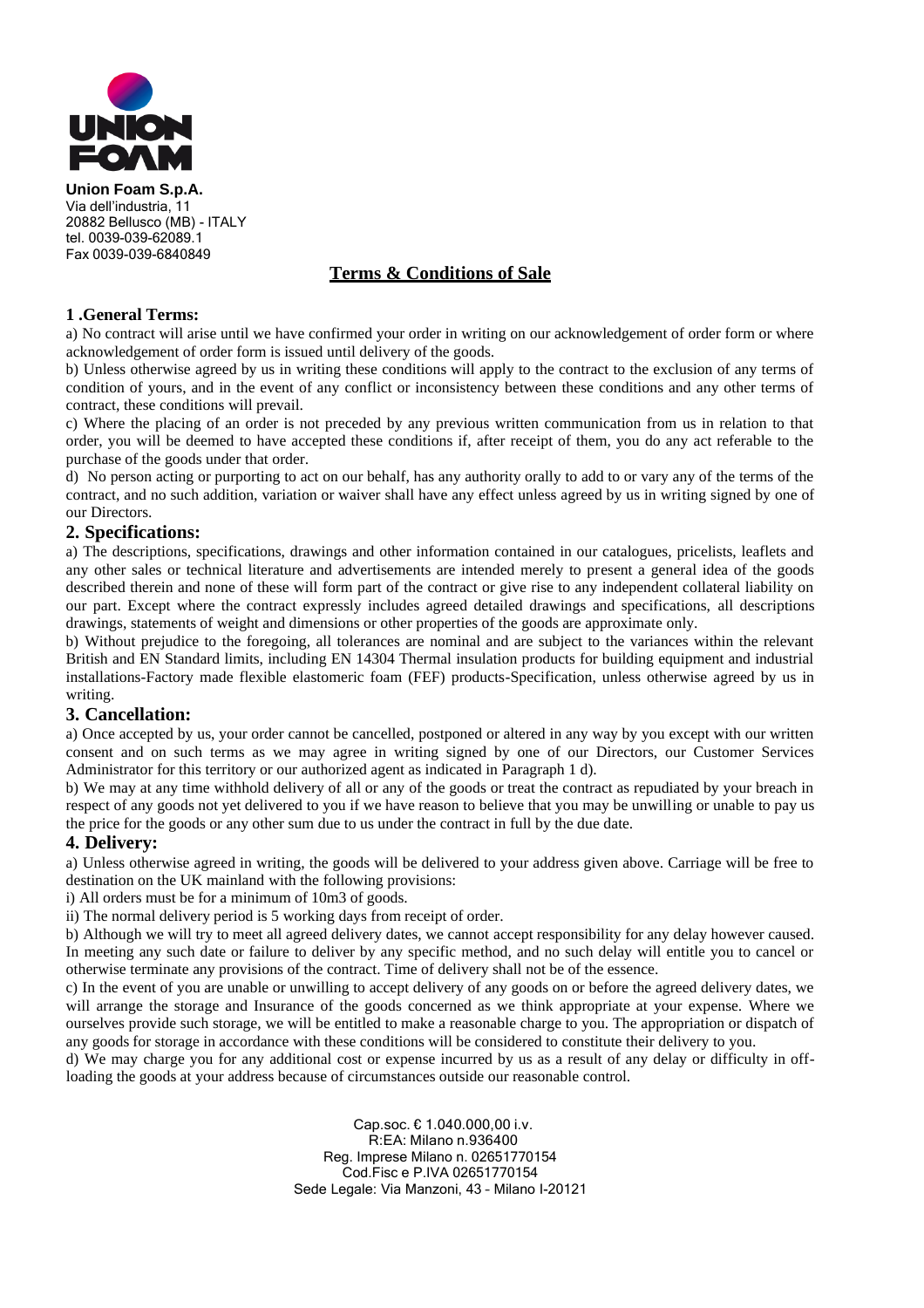

e) We cannot accept any responsibility for the loss or deterioration of or damage to the goods in transit unless it is noted on the driver's copy of the delivery note at the time of delivery and reported in writing fully to us within three days

 from the date of delivery. Such responsibility will in any event be limited to the repair or replacement of the goods concerned. We therefore recommend that all goods should be carefully unpacked and examined immediately upon their arrival. You must inform us immediately in writing if the goods have not arrived within 7 days of the provisional delivery date, failure to do so will entitle us to charge the full invoice price of the goods.

f) If we are prevented from or hindered or delayed in delivering any of the goods through circumstances beyond our reasonable control including but not limited to, industrial disputes or shortages or unavailability of raw materials from our normal sources of supply, we will be entitled, without our being under any liability to you whatsoever, to delay or cancel delivery of the goods concerned or to reduce the amounts of goods delivered.

g) Unless the contract states otherwise, we shall be entitled to make partial deliveries or delivery by instalments, in which case each instalment will be construed as constituting a separate contract to which these conditions( with any necessary alterations) shall apply.

h) You may not return goods to us without our prior written consent and subject to a handling charge of 20%of the invoice price (minimum £35).

## **5. Risk & Title**

a) The risk of loss or deterioration of or damage to the goods will be borne by you from delivery (which will include collection by you) and the property in the goods will not pass to you until you have paid for them in full and paid in full all other money due to us on any other account.

b) Until the property in the goods has passed to you, you hold them as our fiduciary and will store the goods in such a way as to indicate clearly that they remain our property.

c) Until the property in the goods passes to you (i) if you have failed to pay any sums upon their falling due hereunder or become insolvent, we shall have the right without prior notice to retake possession of the goods, and for the purpose to go upon any premises occupied by you and (ii) you will keep the goods free from any charge lien or other encumbrance.

d) You will insure the goods against all risks for their full replacement value for our benefits from their delivery until the title in them passes to you, and you will on demand produce to us evidence of the existence and validity of such insurance.

e) Except as required or agreed by us, you will not in any circumstances return any of the goods to us. Where the property in any of the goods returned has passed to you, such goods will nevertheless remain your property and at your risk unless we have agreed otherwise in writing before their return.

#### **6. Payment & Price**

a) Unless otherwise stated, the price for the goods does not include value added tax (where applicable) nor, in the case of export sales, any other duties or taxes. The cost of delivery in accordance with Clause 4 (a) will be charged at the same time as the price.

b) You shall not be entitled to make any deductions from the price of the goods in respect of any set-off or counterclaim unless we have expressly admitted both the validity and the amount thereof in writing.

c) We shall be entitled, at any time before delivery, to adjust the price of the goods or any other sum constituting any obligation on you under this contract whether before or after acceptance of the goods:-

i) In the event of any increase howsoever arising in the cost to us of supplying the goods

Or

ii) In the event of any error or omission on our part affecting the price or any other sum due by you hereunder.

d) Unless otherwise agreed in writing, payment of the price and any other sum due to us under the contract must be made in full on or before the  $30<sup>th</sup>$  day following the end of the month in which delivery took place.

e) If you fail to pay the price or any other sum due to us under the contract by the due date, we will be entitled to charge you interest on the amount outstanding from the due date until payment is received at the rate of 2 per cent per month for each month or part thereof, and we may appropriate any sums received from you first in satisfaction of any such interest to which we are then entitled.

> Cap.soc. € 1.040.000,00 i.v. R:EA: Milano n.936400 Reg. Imprese Milano n. 02651770154 Cod.Fisc e P.IVA 02651770154 Sede Legale: Via Manzoni, 43 – Milano I-20121